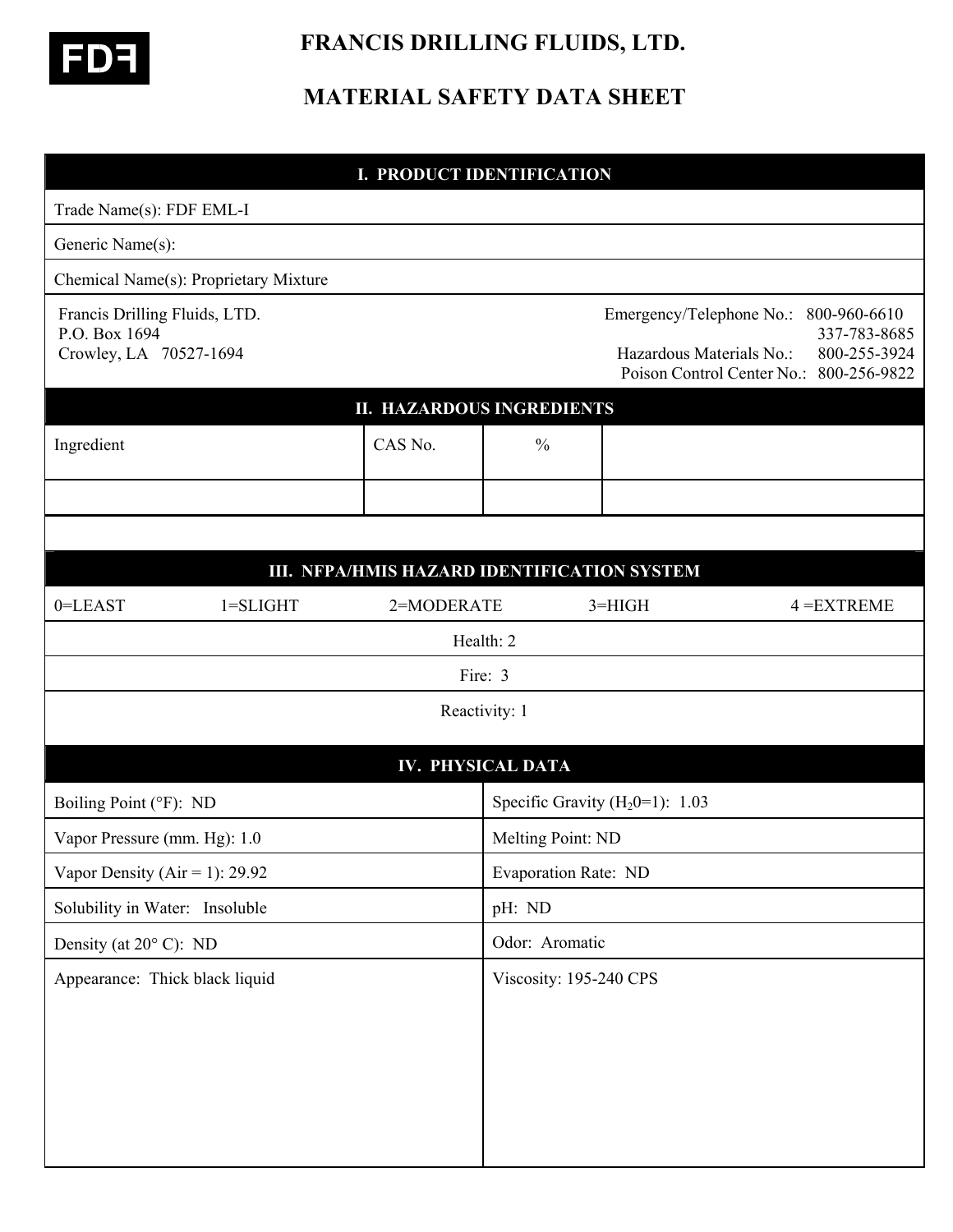| V. FIRE AND EXPLOSION DATA                                                                                                                                                                                                                                                                                |                             |                   |                            |                |  |
|-----------------------------------------------------------------------------------------------------------------------------------------------------------------------------------------------------------------------------------------------------------------------------------------------------------|-----------------------------|-------------------|----------------------------|----------------|--|
| Flash Point: 125°F - 145°F                                                                                                                                                                                                                                                                                |                             | Flammable Limits: | LEL: ND                    | <b>UEL: ND</b> |  |
| Special Fire Fighting Procedures: Self-contained breathing apparatus and protective clothing. Move containers from fire<br>area if it can be done without risk. Apply cooling water to sides of containers that are exposed to flames until well after fire<br>is out. Stay away from ends of containers. |                             |                   |                            |                |  |
| Unusual Fire and Explosion Hazards: This material may burn, but does not readily ignite.                                                                                                                                                                                                                  |                             |                   |                            |                |  |
| Extinguishing Media: Water spray, Dry chemical, foam.                                                                                                                                                                                                                                                     |                             |                   |                            |                |  |
| <b>VI. REACTIVITY</b>                                                                                                                                                                                                                                                                                     |                             |                   |                            |                |  |
| Stability: Stable, but avoid open flames, sparks.                                                                                                                                                                                                                                                         |                             |                   |                            |                |  |
| Hazardous Polymerization: No polymerization.                                                                                                                                                                                                                                                              |                             |                   |                            |                |  |
| Incompatibility: Strong oxidizers.                                                                                                                                                                                                                                                                        |                             |                   |                            |                |  |
| Hazardous Decomposition: Oxides of carbon.                                                                                                                                                                                                                                                                |                             |                   |                            |                |  |
| VII. HEALTH HAZARD INFORMATION                                                                                                                                                                                                                                                                            |                             |                   |                            |                |  |
| Routes of Exposure and Effects:                                                                                                                                                                                                                                                                           |                             |                   |                            |                |  |
| Skin: Mild irritant.                                                                                                                                                                                                                                                                                      |                             |                   |                            |                |  |
| Eyes: Mild irritant.                                                                                                                                                                                                                                                                                      |                             |                   |                            |                |  |
| Inhalation: Mild irritant.                                                                                                                                                                                                                                                                                |                             |                   |                            |                |  |
| Ingestion: Mild irritant.                                                                                                                                                                                                                                                                                 |                             |                   |                            |                |  |
| Permissible Exposure Limits: (for air contaminants) ND                                                                                                                                                                                                                                                    |                             |                   |                            |                |  |
| OSHA PEL (8hr. TWA): ND                                                                                                                                                                                                                                                                                   |                             |                   |                            |                |  |
| <b>ACGIH TLV: ND</b>                                                                                                                                                                                                                                                                                      |                             |                   |                            |                |  |
| Carcinogenicity:                                                                                                                                                                                                                                                                                          |                             |                   |                            |                |  |
| Listed By NTP: Not listed                                                                                                                                                                                                                                                                                 | Listed By: IARC: Not listed |                   | Listed By OSHA: Not listed |                |  |
| Acute Oral LD50:                                                                                                                                                                                                                                                                                          | Acute Dermal LD50:          |                   | Aquatic Toxicology LC50:   |                |  |
| Emergency and First Aid Procedures:                                                                                                                                                                                                                                                                       |                             |                   |                            |                |  |
| Skin: Wash with soap and water. Call a physician if irritation develops.                                                                                                                                                                                                                                  |                             |                   |                            |                |  |
| Eyes: Flush immediately with large amounts of water for at least 15 minutes and call a physician.                                                                                                                                                                                                         |                             |                   |                            |                |  |
| Ingestion: Harmful or fatal if swallowed. Do not induce vomiting, seek medical assistance immediately.                                                                                                                                                                                                    |                             |                   |                            |                |  |
| Inhalation: If affected remove to fresh air. If not breathing, give artificial respiration.                                                                                                                                                                                                               |                             |                   |                            |                |  |
| Additional Health Hazard Information::                                                                                                                                                                                                                                                                    |                             |                   |                            |                |  |
| Remove all contaminated clothing and launder before rewearing.                                                                                                                                                                                                                                            |                             |                   |                            |                |  |